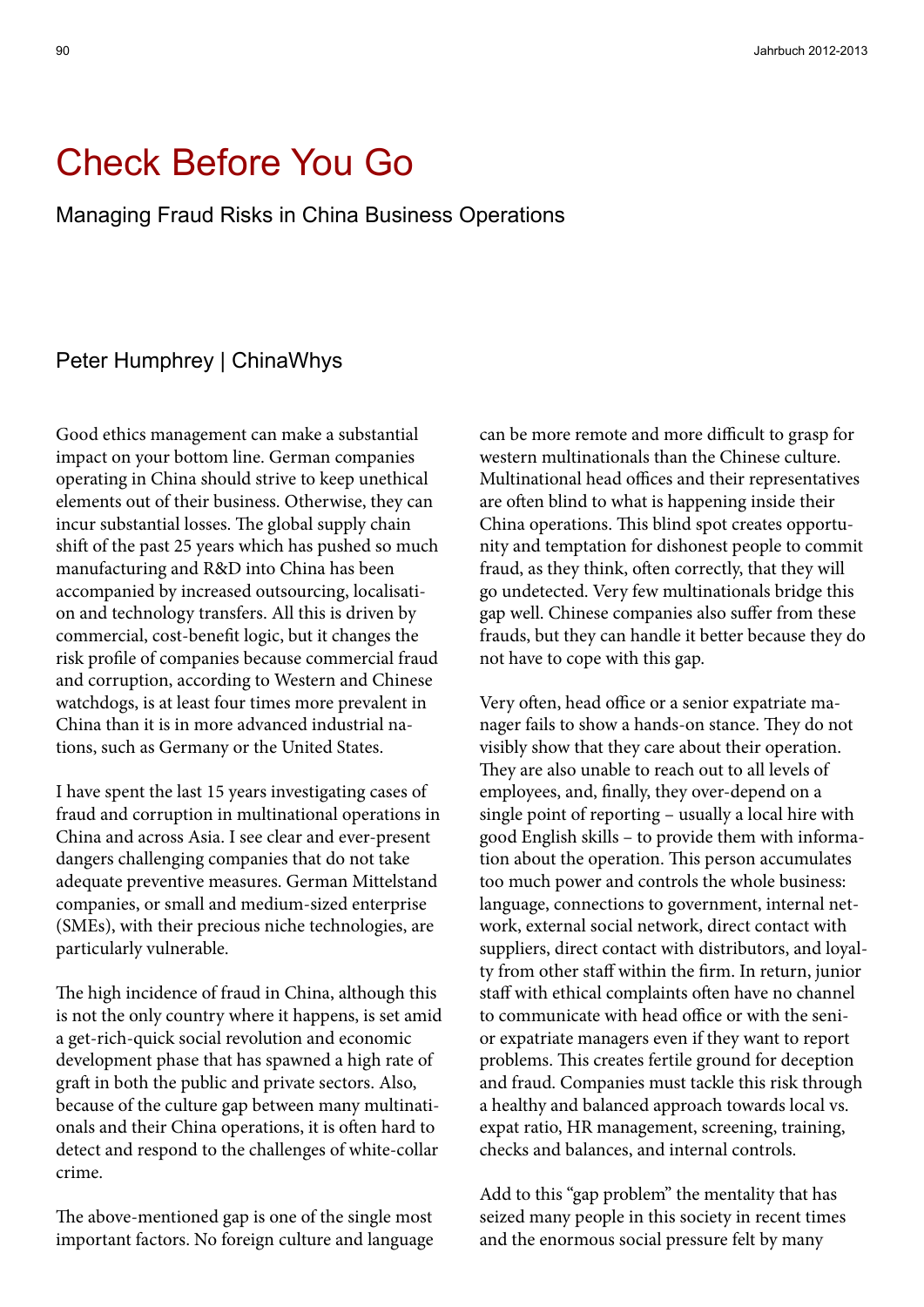people in China, especially the young ones. Money brings prestige, and many people are prepared to take shortcuts to own houses, cars and luxury goods. Scholars at Beijing's prestigious Tsinghua University have estimated that the equivalent of 16% of China's GDP is lost to fraud and corruption each year, compared with an estimated 4% fraud rate in the United States.

Faced by such challenges, more companies have recently been adopting broad-based ethics control programs to pre-screen employees, vendors, distributors and prospective JV partners or acquisition targets. We have also seen a significant rise in compliance audits. In short, due diligence, background vetting, robust responses to violations of internal controls or to unethical conduct, and the provision of early warning mechanisms to detect or avert fraud, are being embraced in a more integrated way.

Greater efforts are visible among many companies to introduce or strengthen a Code of Conduct or Code of Ethics by tying it into employment contracts as well as contracts with suppliers and distributors, to outlaw unethical behaviour, especially collusive activity between staff and business counterparties. The more advanced companies are drilling the Code of Ethics into their workforce, the more firms may associate with ethical awareness and compliance training.

Whistle-blowing hotlines, usually established by big firms on a global basis, are often inadequate to deal with China operations due to cultural and language differences. A global ombudsman sitting across the world fails to understand the special traits of China. But there needs to be a reliable channel for staff, suppliers, dealers, partners, customers and other stakeholders in order to report ethics concerns to appropriate people in the organisation. Some firms are now, therefore, setting up special channels to exclusively handle China complaints. All these are welcome developments.

### Case study 1

One case that I handled involved a packaged consumer goods manufacturer where staff in almost every

department colluded with a counterfeit syndicate to produce fake products and inject them back into the firm's distribution channels alongside genuine product. People in procurement, packaging, sales and distribution, in the warehouses and in trucking, and even in the R&D department, were in on the act. They even had a business plan with annual production and sales targets. The entire racket was masterminded by the firm's former HR manager. This explosive mix of faking, supplier-purchaser scams, distribution fraud, and technology theft forced the firm, at great cost, to restructure its China business, terminate agreements with crooked suppliers, staff, and distributors and end numerous partnerships. Needless to say, it was a painful episode.



# Case study 2

Another case involved a well-known hypermarket chain's China operations. A senior buyer, who we shall codename Angie in this article, pocketed the equivalent of 30% of all the buying transactions that she handled. She controlled a valuable chunk of the buying operation in dry foods and alcoholic drinks. She collected kickbacks, gifts and allowances from vendors; she favoured companies that she had set up in the names of her mother and her boyfriend as her employer's suppliers, companies without any physical existence. She ran scams with rebated goods; she manipulated the electronic price system. In the end, she was caught and fired as a result of an investigation triggered by anonymous allegation letters. Her boyfriend's wife became a key witness in our inquiries!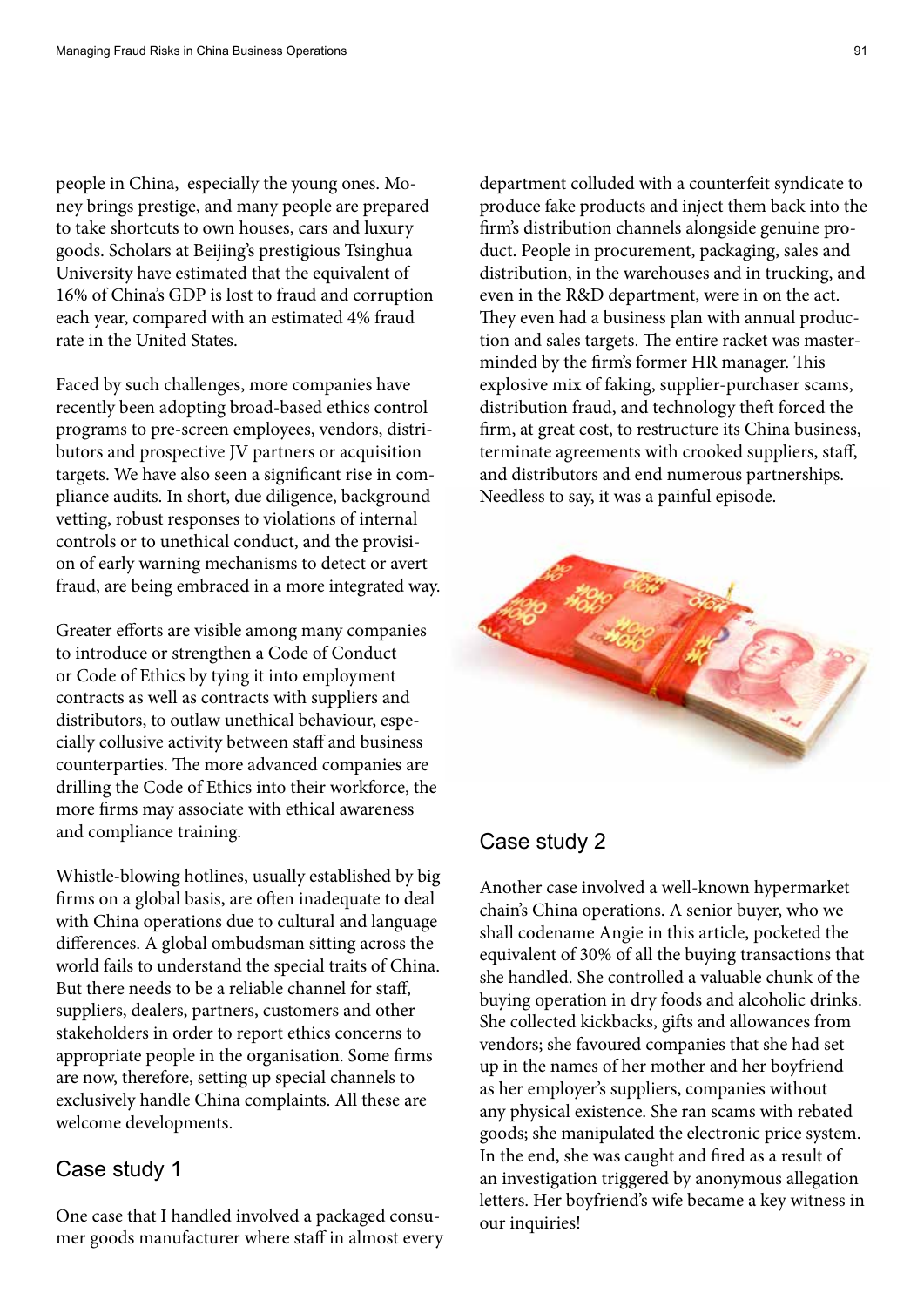# Case study 3

A medium-sized German construction machinery manufacturer (let's call it "XYZ Co") employed a Chinese ("Arthur") with a PhD at their head office for several years and then sent him back to China as country manager on generous expatriate terms. For some years, XYZ distributed its products in China through multiple local dealerships. Then, suddenly, Arthur announced that the main dealers had formed a new joint company ("Superdealer Ltd"), inserting a new tier between the multinational and the existing dealerships. Arthur had presented the effective change to the board without prior notice. A year or so later, XYZ received an anonymous tip-off alleging Arthur might have illicit interests in Superdealer Ltd or the dealerships below it, such as shareholdings or kickbacks.

Even before this allegation was made, XYZ had grown frustrated with Arthur's "poor performance" in sales and distribution. He had shown an uncooperative attitude and had behaved in a dictatorial and eccentric manner towards local staff. It had therefore installed an additional Chinese senior manager as a counterbalance. Evidently unsettled by this move, Arthur resigned, around the same time as the anonymous tip-off came in.

It was natural that XYZ felt its business was jeopardised and thus it initiated an investigation to try to uncover the facts, identify problems in its distribution network and make the operation more transparent. An internal audit uncovered very little of significance. The local paperwork was so chaotic that the auditors could not understand much of it. This was not helped by the fact they could not read Chinese. Local staff were mostly unhelpful during the interview process. So we were called in to conduct a discreet investigation.

During a detailed one-month inquiry into Arthur,

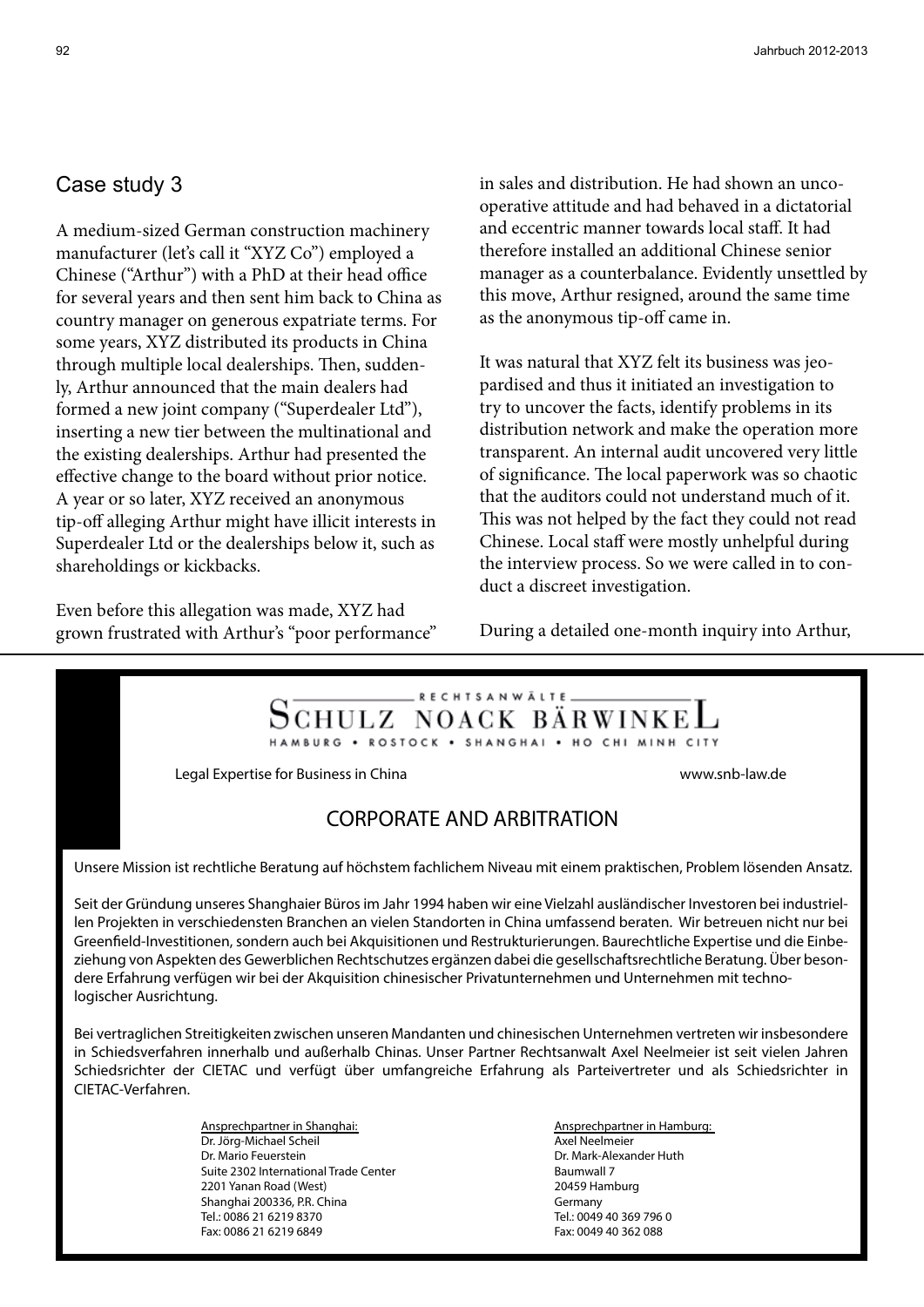Superdealer Ltd and three original dealers (Dealer 1, Dealer 2, and Dealer 3), it was proven that Arthur had been taking illicit gains out of the business and had seriously undermined the distribution network and XYZ's prospects in China. Major efforts would now be required to repair the damage and prevent a recurrence.

A childhood friend of Arthur headed Superdealer Ltd and Arthur had planted his wife as a 20% shareholder in the most crucial dealership. The wives or parents of friends had been installed in other firms as proxy shareholders. The large amount of money and transaction volume through these distributors with close family ties represented a serious conflict of interest, to say the least. Arthur deliberately hid this from XYZ while enriching his family via these arrangements. Some old dealerships where Arthur had no stake personally, were being sidelined by the overarching Superdealer Ltd; they were angry, and possibly the source of the tip-off.

In examining the dealers that were part of Arthur's shadow business, we noticed a chronological pattern of incorporation of various companies, involving identical amounts of capital for each company. It became clear that after the required period for keeping the registered capital in the bank, one firm's registered capital was then taken out and used to incorporate the next entity.

Arthur's wife, it was proven, was a school teacher, not a businesswoman, and there was no possibility that she was an active participant in the dealership business.

It was also discovered that Arthur had bought real estate with his ill-gotten gains and – as part of his expatriate package - he had deceived the company into paying rent for a house that was actually his own by inventing a fictitious landlord and fabricating a lease.

It was calculated that through his various schemes he had extracted several million dollars for himself from the XYZ business over several years.

He was still on pre-departure leave when the proof

of his wrongdoings was obtained and he had not yet formally left the company. Based on legal advice on the investigative findings, Arthur was summoned to meet a head office auditor and the company's lawyer "to discuss departure terms" and was then confronted with the proof. The interviewers gave Arthur opportunities to lie by not presenting evidence at first, and then presented documents that proved he was lying, whereupon Arthur caved in and admitted his guilt. Arthur's resignation was, therefore, rejected. Finally, he was dismissed with cause and all his severance payments were withheld.

#### **Conclusion**

In most such cases, the victim companies had neglected basic business controls and measures to reduce the risk of such a disaster happening. Furthermore, they reacted too slowly to first signs showing that the problem had existed.

To prevent fraud, companies should have a robust and comprehensive program of fraud risk management measures. Here we present a number of key measures:

Background screening of staff, vendors, distributors, resellers etc

■ Due diligence beyond the balance sheet – check the people

Strengthen internal controls & monitoring

Check compliance with internal procedures

Educate your staff in local and international laws, ensure compliance

■ Conduct internal audits, fraud risk assessments, process reviews

 Impose a Code of Ethics (COE) and bind it into all contractual relationships

Hold ethics awareness training to drill the COE into staff and partners